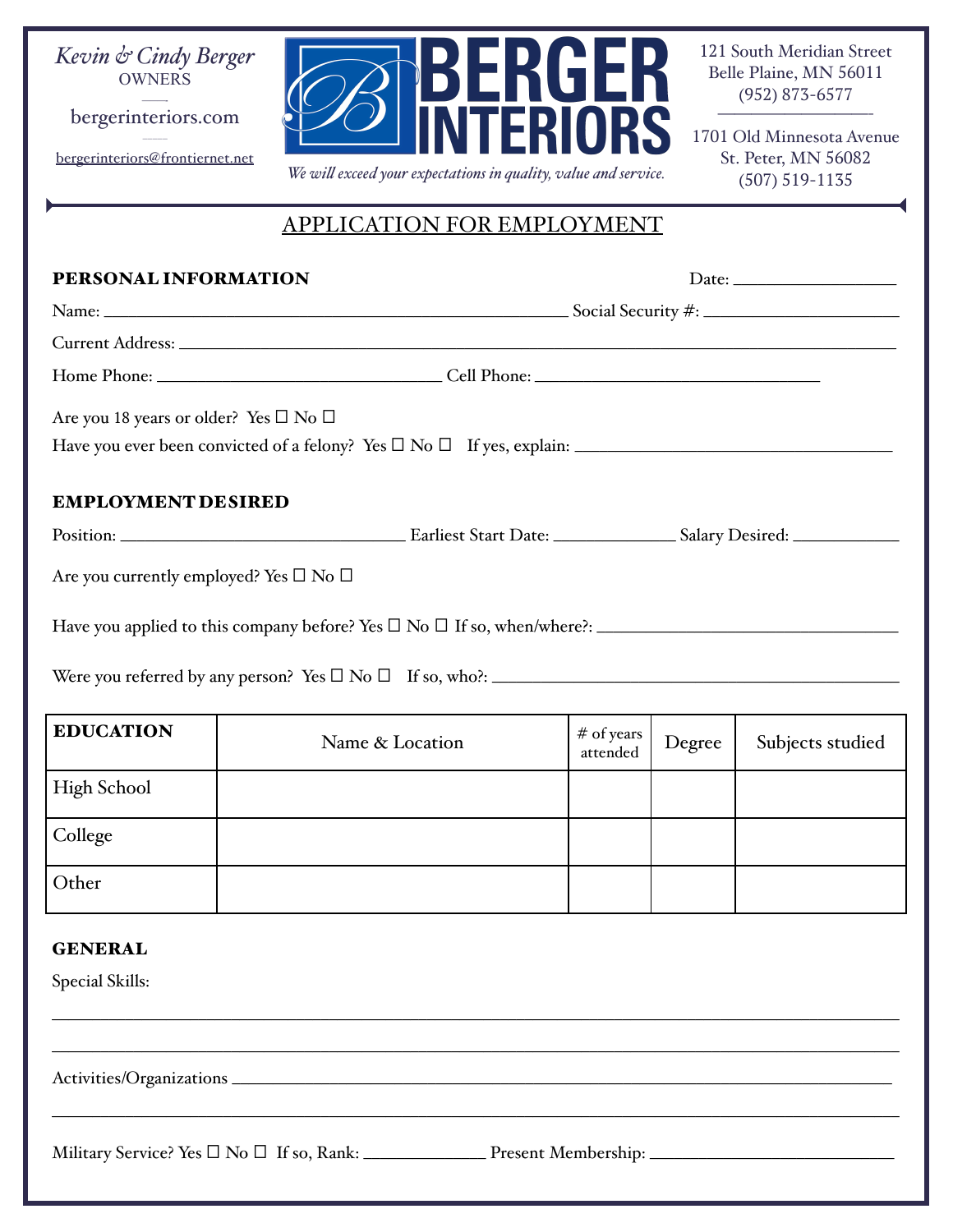

## APPLICATION FOR EMPLOYMENT

## FORMER EMPLOYMENT (Please list all work experience starting with most recent)

| Name of Employer/Company &<br>Phone $\#$ | <b>Start Date</b> | End Date | Position | Salary | Reason for Leaving |
|------------------------------------------|-------------------|----------|----------|--------|--------------------|
|                                          |                   |          |          |        |                    |
|                                          |                   |          |          |        |                    |
|                                          |                   |          |          |        |                    |
|                                          |                   |          |          |        |                    |
|                                          |                   |          |          |        |                    |
|                                          |                   |          |          |        |                    |

Which of these jobs did you like best? \_\_\_\_\_\_\_\_\_\_\_\_\_\_\_\_\_\_\_\_\_\_\_\_\_\_\_\_\_\_\_\_\_\_\_\_\_\_\_\_\_\_\_\_\_\_\_\_\_\_\_\_\_\_\_\_\_\_\_\_\_\_\_\_\_\_\_\_\_

What did you like most about this job? \_\_\_\_\_\_\_\_\_\_\_\_\_\_\_\_\_\_\_\_\_\_\_\_\_\_\_\_\_\_\_\_\_\_\_\_\_\_\_\_\_\_\_\_\_\_\_\_\_\_\_\_\_\_\_\_\_\_\_\_\_\_\_\_\_\_\_\_

Can we contact the above previous employers for reference? Yes ⎕ No ⎕ Exceptions: \_\_\_\_\_\_\_\_\_\_\_\_\_\_\_\_\_\_\_\_\_\_\_\_\_\_

REFERENCES (Please give the names of three persons unrelated to you, whom you have known for at least one year)

| Name | <b>Phone Number</b> | Job Title | Years<br>Acquainted |
|------|---------------------|-----------|---------------------|
|      |                     |           |                     |
|      |                     |           |                     |
|      |                     |           |                     |